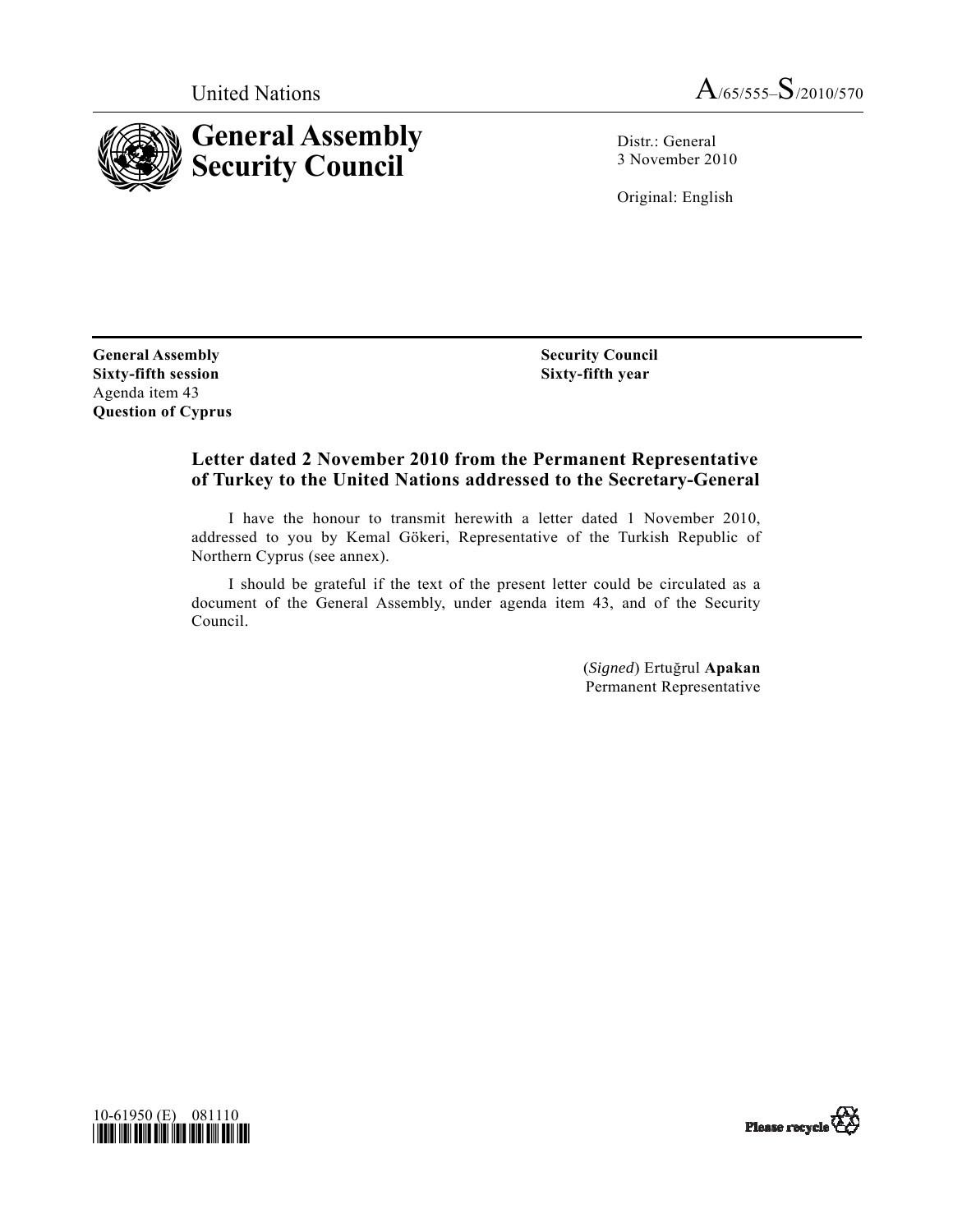## **Annex to the letter dated 2 November 2010 from the Permanent Representative of Turkey to the United Nations addressed to the Secretary-General**

 I have the honour to convey herewith a copy of the letter dated 1 November 2010 addressed to you by Derviş Eroğlu, President of the Turkish Republic of Northern Cyprus (see enclosure).

 I should be grateful if the text of the present letter could be circulated as a document of the General Assembly, under agenda item 43, and of the Security Council.

> (*Signed*) M. Kemal **Gökeri** Representative Turkish Republic of Northern Cyprus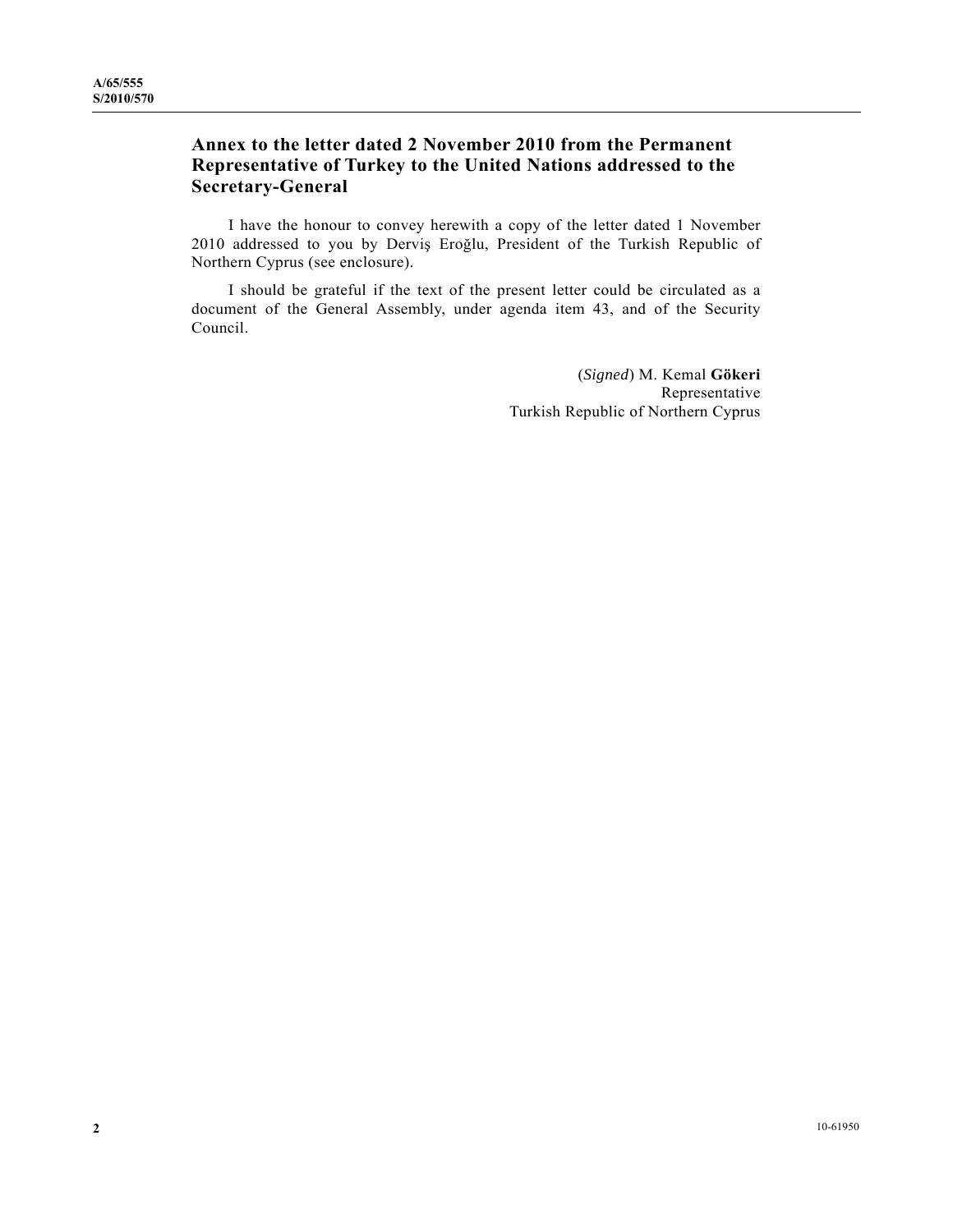## **Enclosure**

 I have the honour to refer to the speech made by the Greek Cypriot leader, Mr. Demetris Christofias, on 24 September 2010 during the sixty-fifth session of the United Nations General Assembly.

 Since, for reasons that are well known, the Turkish Cypriot side is deprived of a right of say in the General Assembly, I am obliged to respond to Mr. Christofias's allegations in writing. However, at a time when the negotiations for a comprehensive settlement in Cyprus are under way, and in keeping with the understanding that the parties should avoid mutual recriminations (i.e. the so-called "blame-game"), I will refrain from engaging in polemics with my Greek Cypriot counterpart and content myself with responding only to some of the main points in his address.

 Mr. Christofias's reference to the Turkish intervention of 1974 as "invasion" and the subsequent presence of Turkish troops in the island as "occupation" reflects neither the legal nor the historical realities of the island. As you are well aware, none of the Security Council resolutions on Cyprus refers to the legitimate intervention of Turkey as "invasion" or its continued presence in the island as "occupation". The Turkish intervention of 1974 was perfectly legal under the 1960 Treaty of Guarantee and fully legitimate in view of the preceding Greek coup d'état aimed at annexing the island to Greece (*enosis*), which necessitated it.

 Currently, Turkey's continued presence on the island is the only effective deterrent against a repetition of the atrocities and ethnic cleansing campaign perpetrated by the Greek Cypriot side against the Turkish Cypriots between 1963 and 1974. A belated admission on the historical facts of that period has recently come from a former Greek Cypriot leader, Mr. Glafkos Clerides, who reflected "We (Greek Cypriots) believed that the Turkish Cypriots would surrender if we isolated them in enclaves. ... this was a major mistake".

 What was not mentioned, however, is that with that treatment of the Turkish Cypriots and their accompanying forced expulsion from all organs of the partnership State, the Republic of Cyprus as a legitimate bicommunal State had ceased to exist. The continued claim, after 1963, of the Greek Cypriot side to the title of the "Republic of Cyprus" is devoid of any legal, factual or moral basis; that Republic represents neither the Turkish Cypriot people nor the whole of Cyprus.

 Notwithstanding the above, the Turkish Cypriot side, in the decades-long negotiating process, has always acted in good faith and either initiated or accepted major plans for a settlement. The latest instance of this was the Annan Plan presented by your predecessor, which was accepted by the Turkish Cypriots but rejected by the Greek Cypriots in the separate, simultaneous referenda of April 2004.

 As you are well aware, our constructive stance at the negotiating table has continued throughout the current process. We have recently presented proposals on the chapter of property, currently under discussion, that are regarded by all concerned as creative, positive and constructive. To improve the atmosphere of the negotiations and help build confidence, among other things, we cancelled the annual military exercises that we hold jointly with the Republic of Turkey. With a reciprocal forward-looking approach from the Greek Cypriot side and demonstration